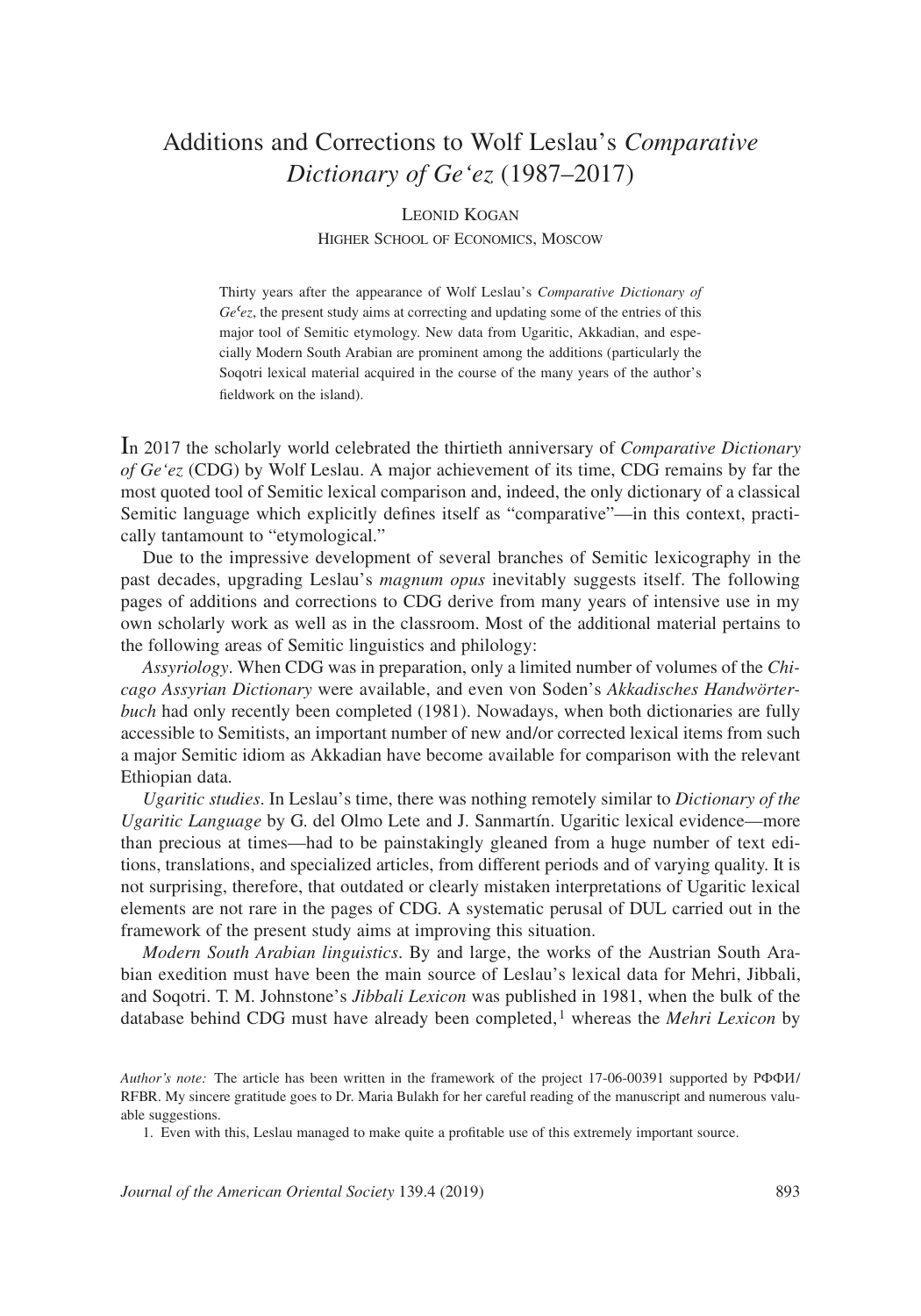the same author, published posthumously in 1987, could not be taken into account at all. For Soqotri, Leslau's own masterpiece of 1938 was the only source to be consulted. Accordingly, additions and corrections pertaining to MSA on the pages of the present study are both frequent and substantial. A great deal of new and corrected evidence pertaining to Soqotri goes back to my own fieldwork research on this language, particularly on its exceedingly rich lexical treasures, from 2010 up to the present day.

It is my modest hope that this article will enable future readers to make an even more fruitful use of CDG as a classical tool of Semitic lexicography. 2 Last but not least, it is also a small token of admiration toward the memory of Wolf Leslau as a towering figure of the new age of comparative Semitics.

**P. 2** (*ʔab* 'father'). Add Soq. *íʔif*- (LS 68), where -*f*- still awaits an explanation.

(*ʔabd* 'fool'). Note that in the fourteenth-century Arabic-Ethiopian glossary, where the etymological gutturals are usually preserved correctly, the relevant word is spelled with *ʕ* (Bulakh and Kogan 2016: 275), which, coupled with Tgr. *ʕabda* 'to become crazy' (WTS 471) and Tna. *ʕəbud* 'crazy, mad' (TED 1879), makes less evident the traditional derivation of the Ethiopian root from \**ʔbd*.

**P. 5** (*ʔəber* 'old woman'). Soq. *ʕábre* means 'generation, people of the same age' (CSOL II 401) rather than specifically 'old age'.<sup>3</sup> Thus, in view of the unexplained difference of laryngeals, Leslau's comparison becomes rather unlikely. For the semantic connection between 'old age' and 'strength', thought to be unlikely by Leslau, v. Buck 1949: 276, Kogan 2015: 215–16 (under Hbr. *ʔabbīr* 'strong').

**P. 10** (*ʔafar* 'soil'). It is hardly warranted to list Hbr. *ʕāpār* 'soil' (HALOT 861) and *ʔēpär* 'ashes' (HALOT 80) side by side as probable cognates to the Geez word. Indeed, the spelling with *f* in the fourteenth-century Arabic-Ethiopic glossary (Bulakh and Kogan 2016: 152–53), as well as cognates with *ʕ* in Tigre and Argobba of Tollaha (ibid.), make it very likely that the Geez word (poorly attested, v. LLA 808) is an Amharism, with a non-etymological first guttural.

**P. 12** (*ʔah* exclamation of pain or grief). Note Soq. *aʔḥ* with the same function (CSOL I 462; cf. LS 499).

**P. 17** (*ʔakaya* 'to be bad, wicked'). Note Akk. *akû* A 'destitute, weak, powerless' and/or *akû* B 'crippled, deformed' (CAD A/I 283–84).

(*ʔal* element of negation). Akk. *ul* is unlikely to be related to PWS \**ʔal*, but rather goes back to *ulā* < \**wa*-*lā* (v. Sjörs 2015: 85–86 for a detailed discussion).

(*ʔalle la*- 'woe to'). Akk. *allû* with comparable meanings is not recorded in the standard dictionaries and is unlikely to exist.

(*ʔəllu* 'these'). Akk. *ullû* means 'that' (singular) and can hardly be directly equated with the WS forms meaning 'these' (plural); see further Kogan 2015: 68.

**P. 18** (*ʔallada* 'to gather'). Syr. *ʔuldā* 'acervi straminis, horrea' (LSyr. 21) can hardly be separated from from Akk. *aldû* 'store of barley' (CAD A/I 337, AHw 35),<sup>4</sup> itself borrowed from Sum. al-dù (Lieberman 1977: 146). Its etymological relationship with the Geez verb is thus quite unlikely.

**P. 21** (*ʔama* 'when'). Soq. *ʕam* with the same meaning (LS 312) is very unlikely to go back to PS \**yawm*- 'day' because of the intial *ʕ* and in view of the fact that a regular reflex

<sup>2.</sup> For a few critical remarks on Leslau's use of the Arabic material see Weninger 2016.

<sup>3.</sup> Cf. already LS 296: 'grand âge; de même (grand?) âge'.

<sup>4.</sup> The Akkadian borrowing in Syriac is, strangely, not considered either in SL or in Kaufman 1974.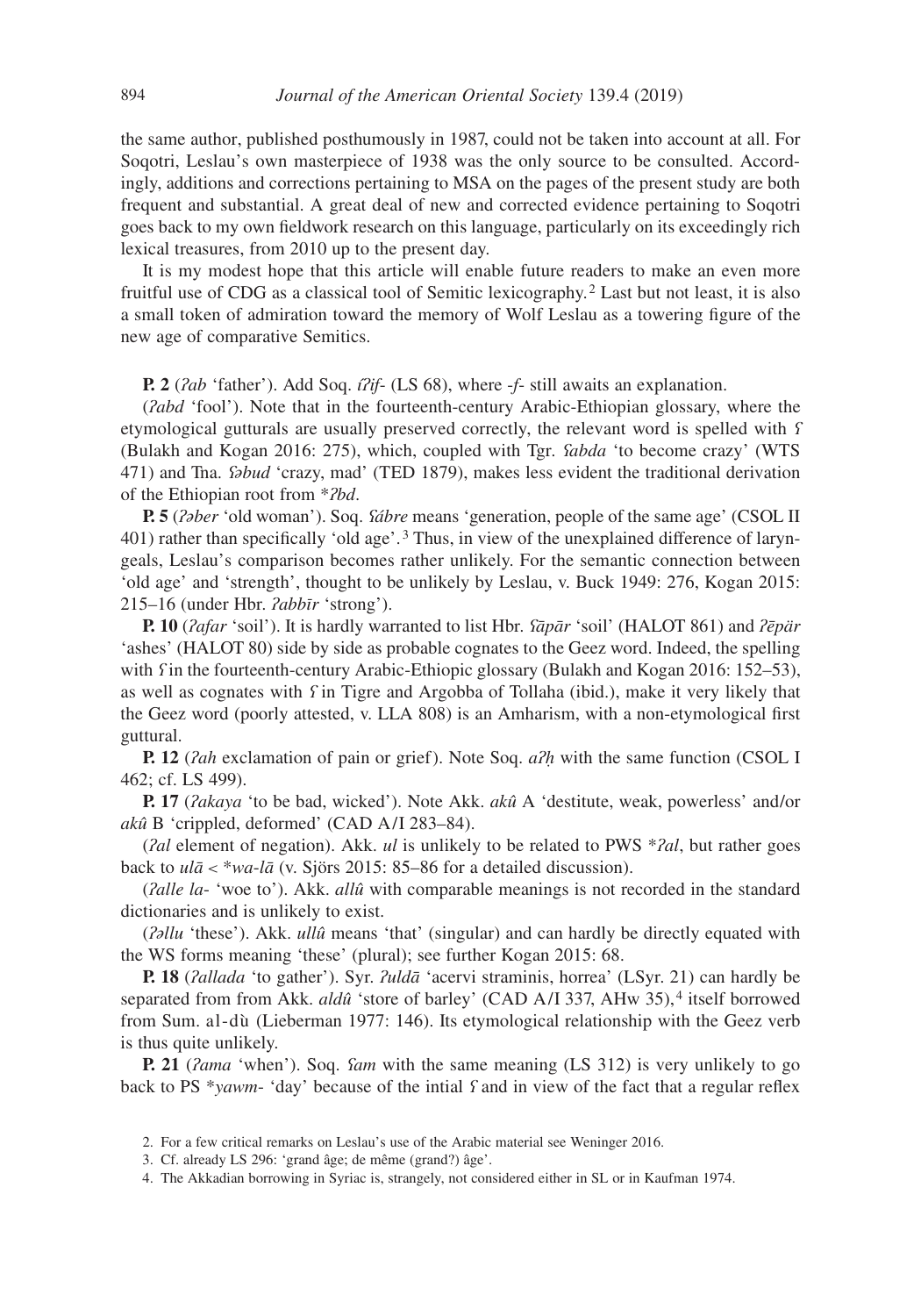of this term is attested in Soqotri as *šom* (LS 419). Leslau's derivation of the Geez word from \**yawm*- is not very appealing either, particularly since \**yawm*- is the regular forerunner of *yom* 'today' (CDG 627).

**P. 21** (*ʔamāʕut* 'intestine'). Add Soq. *míʔḥo* with the same meaning (LS 248).

**P. 26** (*ʔəmat* 'cubit'). Soq. *ʔemeh*, missing from LS, is unlikely to exist.

**P. 27** (*ʔənb*- 'is not'). Ugr. *yanu* does not exist, the correct form being *ʔin* [ʔēna] (DUL 74). As for Akk. *yānu*, it can scarcely be a direct cognate of \**ʔayn*- because of its late attestation (v. Kogan 2015: 281).

**P. 28** (*ʔəndāʕi* 'perhaps'). A detailed etymological discussion of this and similar formations both within and outside Ethiopian can be found in Bulakh 2013: 7–9.

(*ʔanf* 'nose'). Probably related is Jib. *ʔέnfí* 'first, ancient' (JL 4, SED I No. 8).

**P. 40** (*ʔarwe* 'animal'). For the semantic link between 'to live', 'animal', 'lion', and 'snake' in Semitic v. extensively Kogan 2006c: 294–95.

**P. 42** (*ʔaskāl* 'cluster'). The correct Ugaritic cognate to this word is *<i>lutkl* (DUL 122).

**P. 45** (*ʔaŝar* 'trace'). In view of the underlying \**ṯ* in this root, Soq. *ʔə́yhor* 'to follow' (LS 54) is very unlikely to be related to it.

**P. 56** (*ʕādi* 'still'). Arb. *ʕād*, pan-dialectal, but not codified by the classical lexicography, is worth mentioning here (Kogan 2015: 76–77).

**P. 58** (*ʕaṣm* 'bone'). For the MSA cognates to this root and the underlying semantic shifts v. Kogan 2015: 537.

**P. 59** (*ʕaggala* 'to revolt, to rebel').5 Note Soq. *ʕégoḷ* 'aller à la rencontre' (LS 297), with a rather feasible meaning shift.

**P. 62** (*ʕām* 'year'). Add Soq. *ʕéno* (LS 303), with an inexplicable alternation of sonorants (also in Jib. *ʕónút*, JL 20).

**P. 74** (*ʕaṣḳ* 'bough, branch'). Cf. Soq. *ʕéšḳa* 'branche, épi' (LS 330), with an unexpected *š*.

**P. 79** (*fayg* 'lake, pond'). Soq. *fíṣ̃e* 'lac d'où les eaux ne s'écoulent pas' (LS 307) has  $\check{\rm g}$  < \**ḳ* (cf. the plural *ʕíyaḳ*) and cannot be directly compared to the Geez lexeme.

**P. 82** (*bəʔsa* 'to be bad'). Ugr. *bʔš* does not seem to exist; for the very uncertain *biʔšt* v. DUL 202.

**P. 83** (*bəʔsa* 'to be strong, to grow mature'). Cf. probably Akk. *bāštu* 'dignity, pride' (CAD B 142), 'Lebenskraft' (AHw 112), semantically and etymologically different from *būštu* 'embarrassment, distress' (CAD B 351), 'Scham, Scheu' (AHw 143). See Kogan 2003: 258.

**P. 84** (*bəʕla* 'to be rich, wealthy'). Soq. *báʕal* 'master, lord' adduced by Leslau does not exist in this form. A comprehensive overview of the Soqotri reflexes of this root would include the following five positions (CSOL I 509, CSOL II 426–28): 1) *báʕaḷ* 'to marry', 6 2) *məbʔḥəl'* (fem. *məbʕéḷo*) 'slave', 3) *baʕ*- (pl. *biʔḥól'i*-) 'owner of' (with pronominal suffixes only), 4) *di*-*báḥl'e* (pl. *il'*-*báḥl'e*) 'the owner of' (before nouns), 5) *báʕl'hi* 'my lord' (referring to God). 7 Elsewhere in MSA, see Mhr. *bāl* 'owner', *abέli* 'God' (ML 41), Jib. *báʕal* 'person owing', *ʔɔʕzˆ* 'God' (JL 22).

(*mabʕal* 'iron tool'). Akk. *bēlu* 'etwa Waffe' (AHw 120) is now read as *tillu* (CAD B 199, T 411).

**P. 89** (*bəhla* 'to say'). Add Soq. *bíl'e* 'thing', with a hypercorrect plural *bíššoḷ* (LS 83).

- 5. Only *taʕaggala* 'fraudare, defraudare; injuste et violenter opprimere' in LLA 1014.
- 6. Rightly compared by Leslau to Geez *bəʕla* with the same meaning (ibid. 84).
- 7. Previously unknown, attested in an unpublished text from the author's fieldwork collection.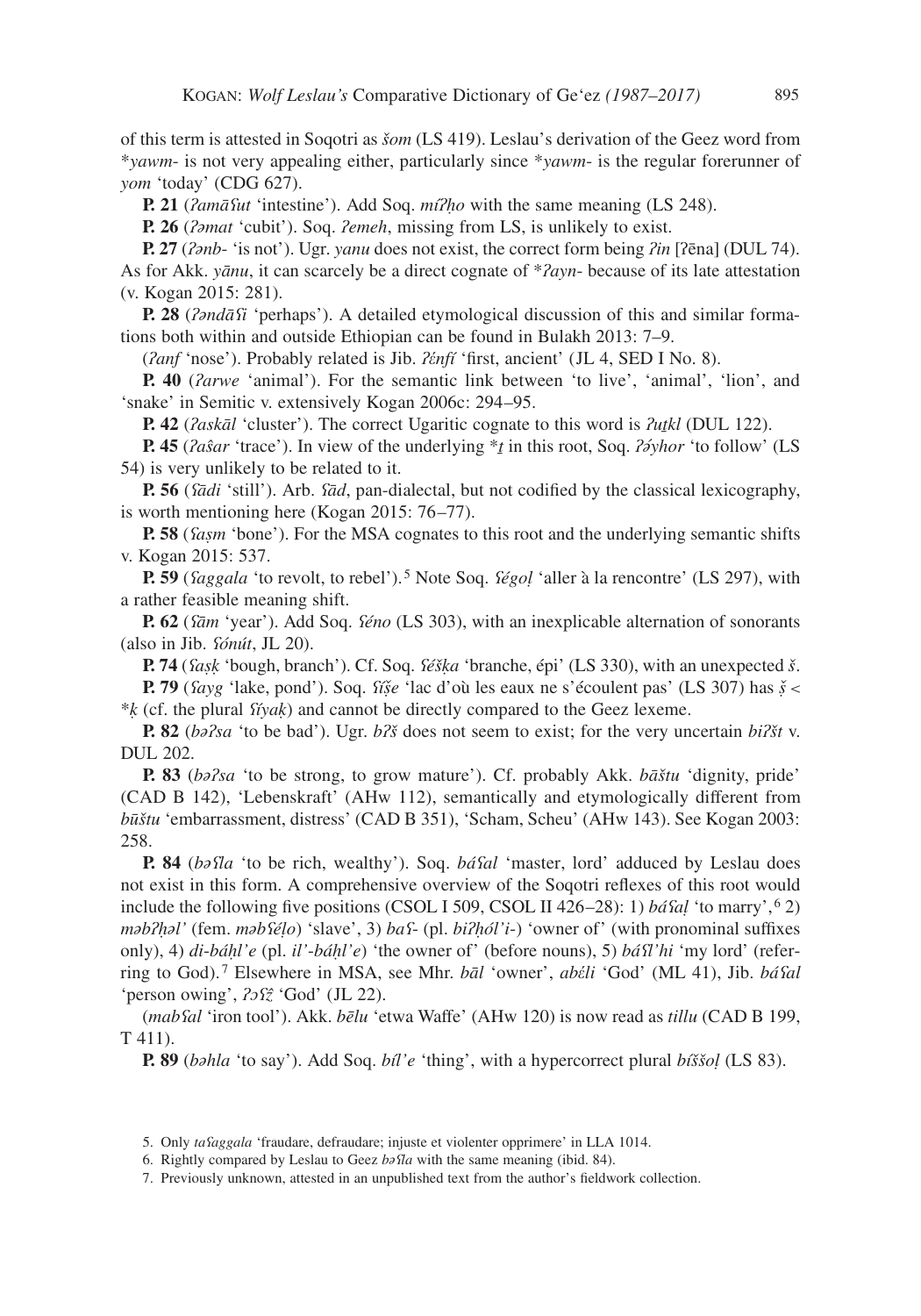**P. 91** (*bāḥri*, *bāḥrəy* 'pearl'). Compare Arb. *baḥriyy*- 'mother of pearl' 8 (Boson 1916–18: 417), Akk. *baḫrû* 'Koralle' (AHw 96, CAD B 29).

(*ʔəgziʔabəḥer* 'God'). A curious structural parallel is found in Ebla: DINGIR KALAM*tim* = BAD-*lu ma*-*tim* (VE 795b).

**P. 95** (*balḫa* 'to be sharp; to be smart, clever'). For a tentative comparsion with Arb. *blγ*  'to reach the utmost point of something', *balīγ*- 'eloquent' (Lane 250–52) v. Kogan 2005: 204.

**P. 101** (*baḳalt* 'date palm'). Add Soq. *béḳl'e* 'sort (of date-palm)' (CSOL I 513, Naumkin et al. 2013: 69).

**P. 105** (*bərk* 'knee'). Add Soq. *bεrk* (LS 96).

**P. 108** (*tabāraya* 'to follow successively, to do by turns, to alternate with one another'). Compare Akk. *bitrû* 'to be continuous' (CAD B 279, AHw 123), 9 with a plausible semantic shift.

**P. 111** (*baṣʕa* 'to value, to evaluate'). Cf. perhaps Hbr. *bäṣaʕ* 'gain' (HALOT 148), Arb. *biḍāʕat*- 'merchandise' (Lane 215).

**P. 113** (*bātul* 'virgin'). Of considerable interest is Amh. *battälä* 'to work alone, without any helper', *batäle* 'bachelor; a woman without a husband' (AED 915).

**P. 116** (*beṣā* 'yellow'). 10 With Bulakh 2003: 4–5, Akk. *peṣû* 'white' (CAD P 328, AHw 857) is to be derived from \**pṣḥ* (Arb. *fṣḥ* 'to be clear', Lane 2403) and cannot therefore be compared to the Geez adjective.

**P. 117** (*bet* 'house'). Soq. *beyt* 'maison en pierre' (LS 85) is clearly borrowed from Arabic and thus irrelevant from the etymological point of view.

**P. 133** (*dam* 'blood'). For the semantic shift 'blood' > 'pus' in MSA v. Kogan 2015: 551.

**P. 135** (*ʔadmaḳa* 'to adorn'). Ugr. *dmḳt* is attested only as the proper name of a goddess (DUL 271).

**P. 145** (*dawal* 'region, territory'). Clearly related to Sab. *dwl* 'realm' (SD 36), Arb. *dawlat*- 'a state, an empire' (Lane 935).

**P. 146** (*ʔadyām* 'area, region'). Of interest is Akk. *dadmū* 'the inhabited world (settlements and inhabitants)' (CAD D 18, AHw 149). The word is tentatively considered a WS borrowing in Streck 2000: 87–88, but as rightly observed by Streck, such a hypothesis must remain unproven due to the lack of a suitable WS etymon.

**P. 154** (*la*-*fe* 'to this side'). Add Soq. *fíʔo* 'forehead' (LS 332).

**P. 159** (*falḥa* 'to bubble up, to boil, to be effervescent'). Compare Akk. *pulḫītu* 'blister' (CAD P 503, contrast AHw 878).

**P. 160** (*falasa* 'to separate oneself'). Add Yemeni Arabic *fls* 'einen Durchbruch machen' (Behnstedt 953), 'to break through' (Piamenta 379).

**P. 164** (*fannawa* 'to send off'). Add Soq. *fέne* 'face' (LS 337).

(*ʔafḳara* 'to love, to long for'). For a penetrating etymological analysis of this root v. Huehnergard 2014.

**P. 165** (*farha* 'to be afraid'). Cf. perhaps Soq. *férhε* 'semi-wild, prone to run away (animal)' (CSOL I 536, Naumkin et al. 2016: 61).

**P. 170** (*fatḥa* 'to open'). Add Soq. *ftaḥ* 'to mount (small cattle)' (CSOL II 459).

**P. 171** (*fatawa* 'to love, to desire'). Add Soq. *fíti* 'to ejaculate' (CSOL I 539, Naumkin et al. 2015: 47).

10. Not in LLA.

<sup>8.</sup> Labīd's *Muʕallaqa*, l. 43.

<sup>9.</sup> Von Soden's derivation of 'to be continuous' from 'to be hungry' is to be rejected as unfounded.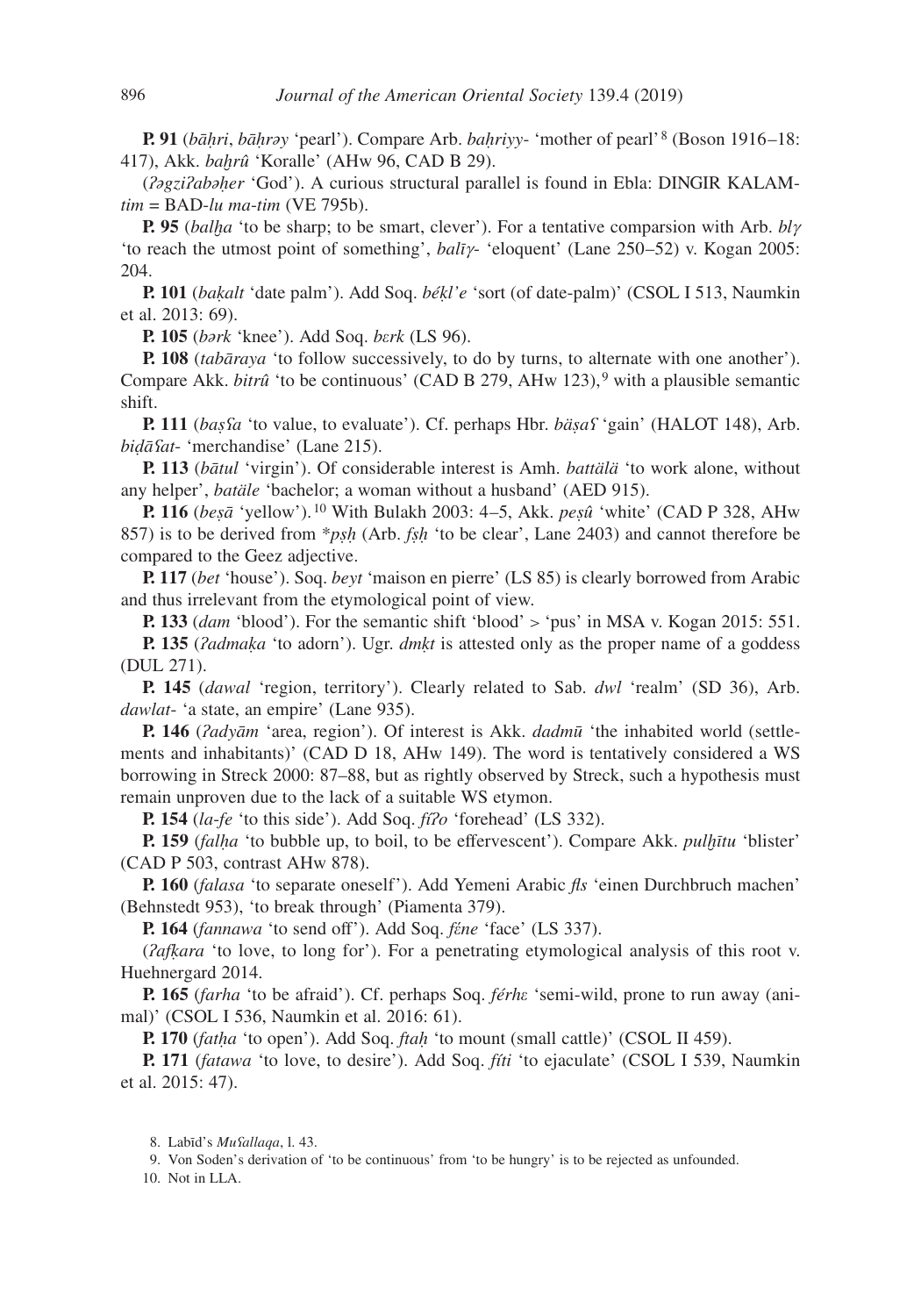**P. 201** (*gərāb* 'leather bag'). 11 Akk. *gurābu* 'bag' (CAD G 136, AHw 299) is an Aramaic loanword (cf. Abraham and Sokoloff 2011: 32).

**P. 203** (*garama* 'to be awesome, terrible'). For the possibility of deriving this root from PWS \**garm*- 'bone; body' v. SED I No. 94, Kogan and Militarev 2003: 296–97.

(*gwərn* 'threshing floor'). 12 In Akkadian, instead of *garunnu* 'a small jug for ritual purposes' (CAD G 52, AHw 282), cf. rather *garānu* 'to store, to pile up in heaps' (CAD G 46), *magrānu* 'grain pile' (CAD M/I 46), *magrattu* 'grain storage place, threshing floor' (ibid).

**P. 229** (*ḥalib* 'milk'). Soq. *ḥéḷob* means 'sour milk' or 'buttermilk' (as opposed to *ŝḥaf* 'milk'); see CSOL II, Text 2. Akk. *ḫalābu* 'to milk' is an Aramaism (Abraham and Sokoloff 2011: 33).

**P. 239** (*ḥaḳwe* 'hip, loin'). For additional cognates see SED I No. 113. Add, furthermore, Soq. *hášhεξ* 'space between one's body and the belt where little things can be carried' (CSOL II 486).

(*ḥaḳafa* 'to hug'). Note that, at least in the speech of our informants, the Soqotri verb 'to hug' displays, unexpectedly, *k* rather than *ḳ*: *ḥébok* (*yəḥóbək*/*l'aḥbέk*). <sup>13</sup>

**P. 234** (*ḥamar* 'red berry'). Akk. *emēru* is translated as 'to have intestinal trouble' (rather than 'to be red') in CAD E 148. For \**ḥmr* 'to have indigestion' see further SED I No. 28. For a detailed etymological treatment of \**ḥmr* v. Bulakh 2016.

**P. 243** (*ḥarra* 'to burn'). Add Soq. *ḥarer* 'to heat, to boil' (CSOL I 562).

(*ḥarasa* 'to practice sorcery'). Add Akk. *eršu* 'wise' (CAD E 314, AHw 246). For further discussion see Kogan 2015: 295.

**P. 277** (*ḥəfn* 'handful'). Add Soq. *ḥáfen* 'giron' (LS 184).

**P.** 258 (*hadara* 'to dwell'). Add Ebla É.TUR =  $\hat{i}$ *a*-*da*-*ru*<sub>12</sub> (VE 337), Š $\hat{A}$  =  $\hat{i}$ *a*-*da*-*ru*<sub>12</sub>/ *lu*-*um* (VE 595); see Krebernik 1983: 14.

**P. 260** (*ḥallada* 'to last long'). 14 Add Hbr. *ḥäläd* 'lifespan; world' (HALOT 316).

**P. 263** (*ḥanaḳa* 'to strangle'). Add Soq. *ḥénaḳ* 'id.' (LS 183).

(*ḥanzir* 'pig'). Ugr. *ḥnzr* is translated as 'an official' in DUL 394.

**P. 263** (*ḥarif* 'current year'). Add Soq. *ḥorf* 'one of the four seasons of the year (from July to September)' (CSOL I 562).

**P.** 272 (*kəbo* 'dry cow's dung').<sup>15</sup> Add the continental MSA cognates adduced in SED I No. 142.

**P. 278** (*kaḥā* 'yonder, down there'). For the element *ḥā* cf. Soq. *ḥa* 'here', *ḷe*-*ḥa* 'there' (LS 158).

**P. 282** (*kəlʔe* 'two'). The Soqotri forms of 'both' are *káʔḷa* (masculine) and *kέʔl'i* (feminine); v. CSOL I 574. The Akkadian form is to be corrected to *kilallān*, *kilallūn* (CAD K 353).

**P. 284** (*kwəlit* 'kidney'). The Soqotri forms are *kέḷe* or *kéḷoyt* and mean 'kidney', not 'intestine' (CSOL II 499).

**P. 285** (*kemā* 'Pleiades'). Add Ebla MUL.MUL = *kà*-*ma*-*tù* (VE 792); see Conti 1990: 191. Of much interest is also Yemeni Arabic *kēmeh* 'Plejaden' (Behnstedt 1097), undoubtedly going back to the ESA substratum.

**P. 293** (*kwərnāʕ* 'elbow'). Soq. *ŝér*(*ʕ*)*hon* 'feet' (suppletive plural of *ŝɔb*, CSOL I 669) displays *ŝ* rather than *š* and cannot belong to the present root.

12. Sparsely attested (LLA 1156: "sive obsoletum sive peregrinum").

13. From the author's unpublished fieldwork notes.

14. Sparsely attested in the sources; v. LLA 580, 1431.

15. Not in LLA.

<sup>11.</sup> Sparsely attested in the sources (LLA 1156); may be an Arabism.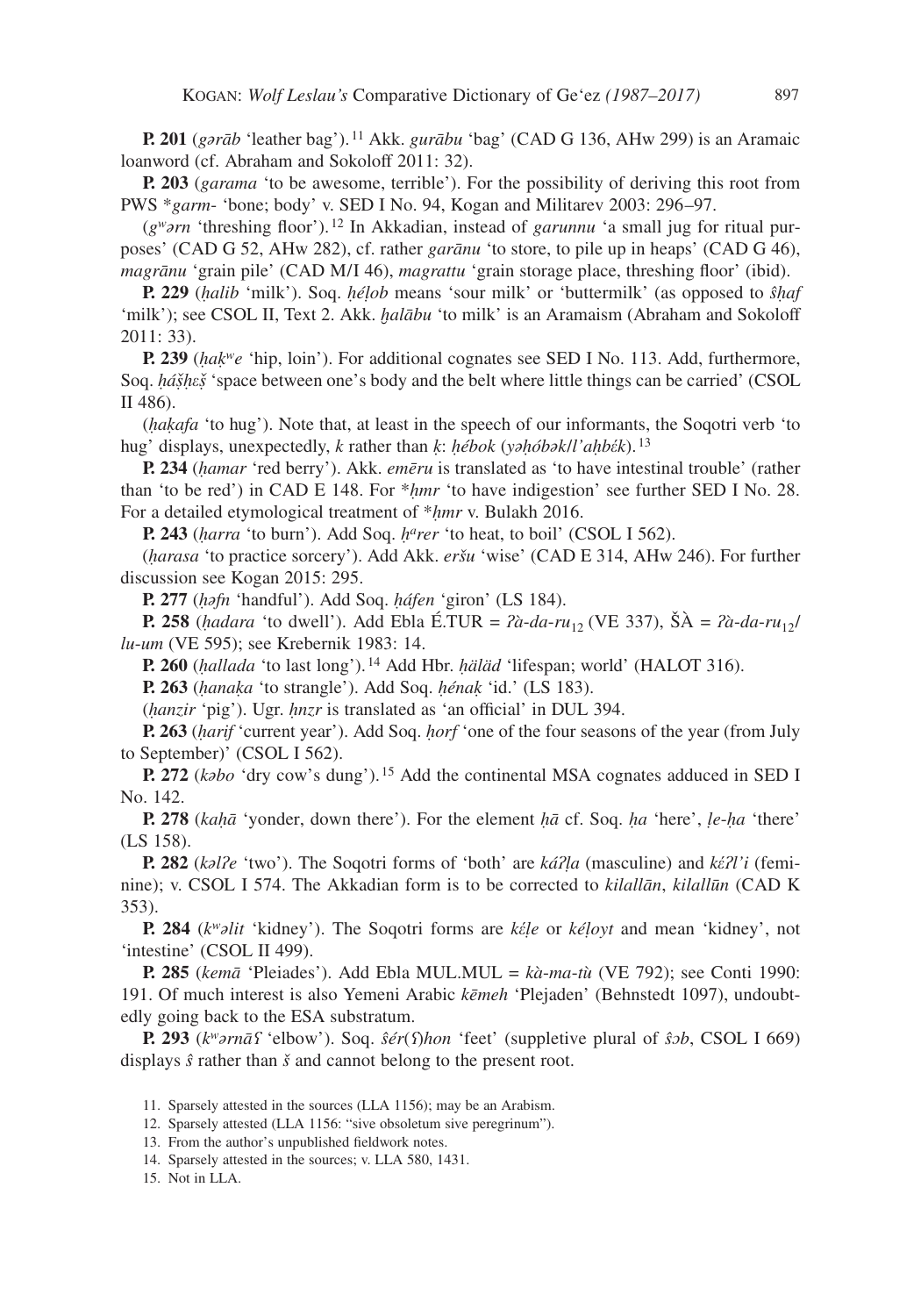**P. 294** (*karŝ* 'belly, stomach'). Add Soq. *šéreŝ* 'stomach, rumen' (LS 423).

**P. 298** (*kətān* 'flax, linen'). Akk. *kitī*, *kitintu* are not attested in the dictionaries and are unlikely to exist. The correct Akkadian form is *kitû* (CAD K 473, AHw 495).

**P. 300** (*kiyā* nota accusativi with pronominal suffixes). For the WS cognates to the element \**ʔiyā*- see extensively Kogan 2015: 72–76.

**P. 303** (*laʕala* 'to be high'). As clearly shown in Kouwenberg 2010: 440–42, the Akkadian verb *utlellû* 'to become higher step by step' has nothing to do with the secondary absorption of the (typically WS) preposition \**l*V- (as in Ethiopian and Aramaic), but represents a DtR (reduplicated) stem (< \**ʕutlalluyum*).

**P. 309** (*ləhḳa* 'to grow (old)'). A connection with Soq. *déḷaḳ* 'to be numerous' (LS 129) is doubtful, particularly since the form *ilʕeḳ* 'ils sont nombreux' in Müller 1902: 1844 is highly suspicious.

**P. 315** (*lamʕa* 'to shine'). One wonders whether Akk. *melemmu* 'radiance' (CAD M/II 9, AHw 643), commonly considered a loanword from Sumerian me-lám (Lieberman 1977: 390), may be ultimately related to PS \**lmʕ*.

**P. 316** (*lamṣ* 'leprosy, scab'). Add Akk. *lamṣatu* 'a skin eruption' (CAD L 68, AHw 533). See further SED I No. 179.

**P. 322** (*lawaya* 'to wrap around'). 16 Add Soq. *ḷe* 'to catch' (LS 230).

**P. 323** (*māʔəgar* 'twigs that hold up the straw of the roof'). For a possible link with Akk. *igāru* 'wall' (CAD I 34, AHw 366), see extensively Kogan 2006a: 270.

**P. 329** (*madada* 'to stretch'). 17 Add Soq. *med* 'étendre' (LS 238).

**P. 334** (*mahaka* 'to have pity'). Ugr. *mhk* 'to care, to worry' does not exist, as the pertinent sequence has to be interpreted as an indefinite pronoun ('anything, whatever it may be', DUL 529).

**P. 339** (*maklit* 'talent of silver'). Add Soq. *kíyoḷ* 'to measure' (LS 217).

**p. 342** (*malʔa* 'to be full'). Add Soq. *míli* 'to be full', *mól'e* 'to fill' (LS 243, CSOL I 609).

**P. 346** (*malaṭa* 'to peel'). Add Soq. *méḷaṭ* 'to pluck' (CSOL I 610), probably also *mέl'yeṭ* 'feather' (CSOL I 610, LS 233).

**P. 348** (*mannu* 'who'). Add MSA: Mhr. *mōn* (ML 267), Jib. *mun* (JL 172), Soq. *mɔn* (LS 245).

**P. 358** (*tamargwaza* 'to lean upon a staff', *mərgwəz* 'staff, rod'). Compare Jib. *múrkus* 'walking-stick' (JL 211), Soq. *šerέkis* 'to lean upon a staff', 18 particularly noteworthy in view of the modern Ethiopian parallels with -*k*- adduced by Leslau.

**P. 360** (*marasa* 'to moisten'). 19 Ugr. *mrṯ* 'to moisten' does not exist; the relevant word is translated as 'wine, must' in DUL 571.

**P. 363** (*masḥa* 'to anoint'). Add Jib. *mašḥ* 'clarified butter' (JL 175), Mhr. *maḥ '*id.' (ML 263).

**P. 366** (*masala* 'to be like'). Add Soq. *mέtaḷ* 'word, speech', *šémteḷ* 'to speak' (LS 253– 54), obviously from PS \**maṯal*- 'example; parable, proverb' (HALOT 648). Striking semantic parallels are provided by Spanish *palabra* 'word', French *parler* 'to speak' < *parabola*, *parabolare*, as well as Spanish *hablar* < *fabulare* < *fabula* (Buck 1949: 1254, 1262).

(*māsana* 'to be spoiled'). Cf. perhaps Soq. *sénem* 'salir, sentir mauvais' (LS 289), with metathesis.

17. Not in LLA.

18. From the author's unpublished fieldwork notes.

19. In LLA 166, only *tamarsa* 'macerescere, putrere'.

<sup>16.</sup> In the classical sources, only *lay* 'coccum, coccinum, textile vel filum coccineum' is attested (LLA 54).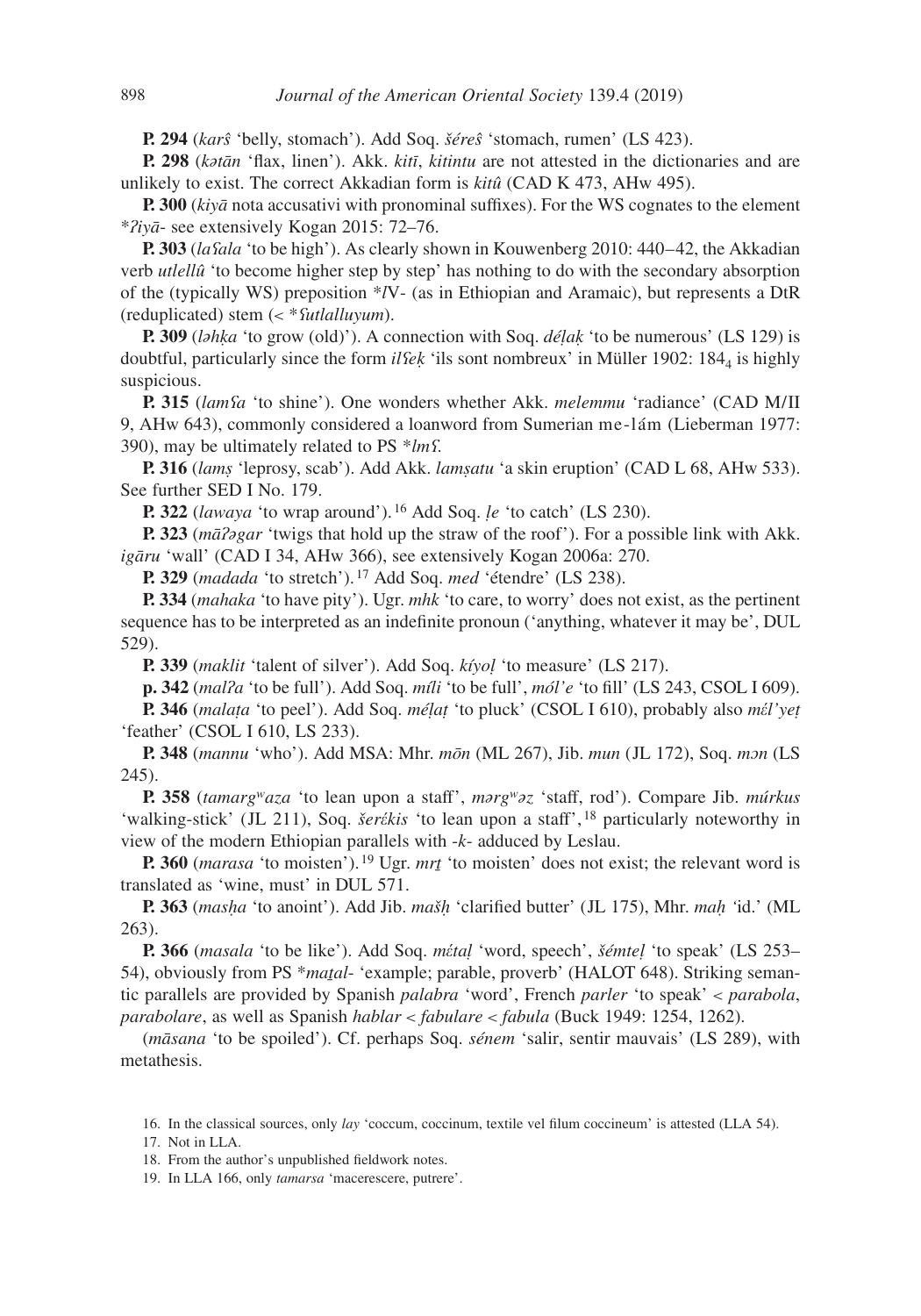(*masno* 'irrigation channel'). Of considerable interest is Mhr. *məhnōy* 'farm near a town' (ML 159), Jib. *məšnúʔ* 'garden on the mountain' (JL 263), Soq. *yhéne* 'to sow' (LS 145).

**P. 368** (*masawa* 'to melt'). Add Soq. *mése* 'to mash' (CSOL II 542).

**P. 370** (*maṣʔa* 'to come'). Add Jib. *míḍi* 'to reach' (JL 169), Soq. *míṭa* 'id.' (LS 241).

**P. 372** (*matn* 'sinew, nerve'). For a broader list of cognates displaying both meanings 'sinew' and 'small of the back, loin' v. SED I Nos. 191 and 192.<sup>20</sup>

**P. 373** (*məṭuḳ* 'sweet'). Add Mhr. *maṭḳ* 'sweet' (ML 274), Jib. *miṭáyḳ* 'id.' (JL 176), as well as Akk. *matāḳu* 'to become sweet' (CAD M/I 405, AHw 632). Given the fact that the Akkadian verb is attested from OB onwards, the "Hittite" origin of the Semitic root to which Leslau refers is most unlikely.

**P. 382** (*nəʔsa* 'to be small'). Soqotri *énes* 'être petit' (LS 68) does not exist: as shown in Naumkin et al. 2013: 68–69, in the only supposedly pertinent passage from Müller 1905 we are faced with the verb *ʕenέso* 'to hide itself (moon behind a mountain)', clearly unrelated to the Ethiopian lexemes listed under this heading.

**P. 383** (*nabal* 'flame'). Correct the Ugaritic form to *nblʔat*, with an enigmatic *ʔ* (DUL 610).

**P. 388** (*nafaḳa* 'to tear off'). Ugr. *npḳ* 'to go out' is not listed in DUL and is unlikely to exist.

**P. 391** (*mangad* 'road'). Compare Arb. *naǯdayni* in Quran 90:10, best understood as 'two ways' (Ambros 2004: 263).

**P. 392** (*nagala* 'to be uprooted').<sup>21</sup> The WS terms for 'sickle', adduced by Leslau under the present root, are hard to separate from Akk. *niggallu* with the same meaning (AHw 787, CAD N/II 213), which is usually considered a Sumerian loanword (cf. Krebernik 1993–97: 365).

**P. 395** (*nəḥna* 'we'). Add Soq. *ḥan* (LS 182), particularly remarkable in view of such Ethiopian forms as Tgr. *ḥəna* (WTS 82). For further diachronic remarks on the Ethiopian pronoun see Bulakh and Kogan 2013: 98–99.

(*ʔanāḥsaya* 'to forget'). Correct Soq. *néše* to *níši* (CSOL I 627).

**P. 396** (*nəḫra* 'to snore'). For more parallels with the meaning 'nostril; nose' see SED I No. 198. For the semantic shift 'nose; nostril' > 'to be angry' in Semitic see Maizel 1983: 217–18.

**P. 397** (*naknaka* 'to shake, to agitate'). Add Soq. *nέḳneḳ* 'to fidget' (CSOL I 626), which fits well the modern Ethiopian forms with *ḳ* listed by Leslau.

(*ʔankara* 'to admire'). Add Soq. *néker* 'avoir le mal du pays' (LS 267).

**P. 399** (*naḳʕa* 'to be split, to become torn'). Add Soq. *náḳaʕ* 'to snap out, to tear', *néḳaʕ* 'to be torn' (LS 274, CSOL I 624–25).

**P. 400** (*naḳala* 'to pull out'). Most probably related is Soq. *nóḳil* 'choisir, préferer' (LS 274).

(*naḳwara* 'to be one-eyed, blinded'). Add Soq. *nö́ ḳar* 'to peck' (CSOL II 553).

(*naḳasa* 'to separate, to extract' and *naḳasa* 'to tattoo'). 22 Note that in Soqotri one has to distinguish between *nö́ ḳas* 'tirer une épine, percer un abcès' (LS 274) and *nö́ ḳaŝ* 'frapper, trouer' (LS 276).

<sup>20.</sup> Note that the separation of the two meanings into different roots, carried out in SED I upon a suggestion from A. Militarev, is not shared by the present author.

<sup>21.</sup> Not in LLA.

<sup>22.</sup> None in LLA.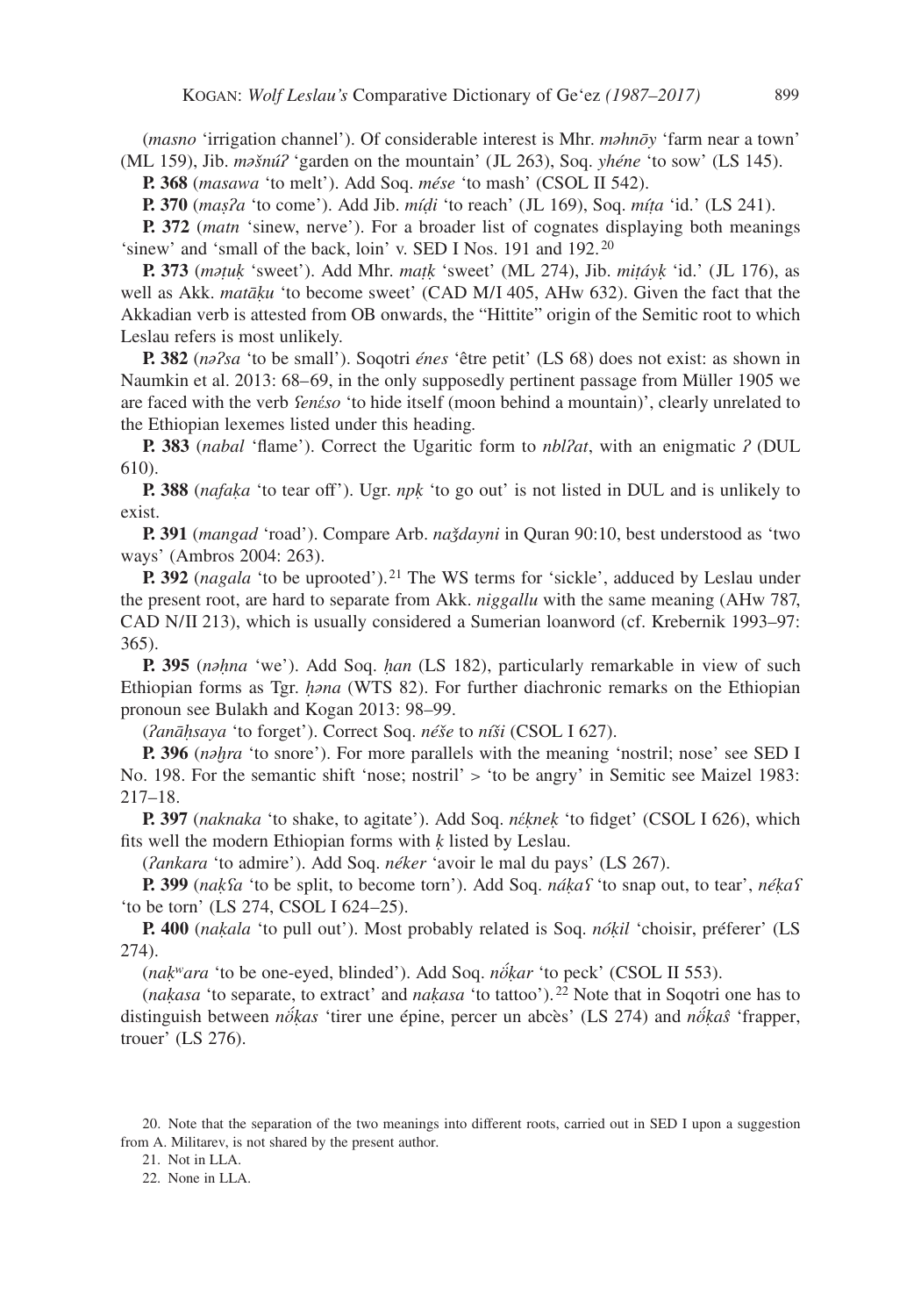(*naḳṣa* 'to dwindle away'). Add Soq. *nö́ ḳaṣ* 'to diminish, to reduce', *néḳaṣ* 'to decrease, to be less' (CSOL I 626, LS 275).

**P. 402** (*nasnasa* 'to scatter'). Note that in Soqotri *nέsnes* 'importuner' (LS 269) is opposed to *nέŝneŝ* 'agiter' (LS 278), fully confirmed by my informants.

**P. 410** (*nəwāy* 'vessel, utensile'). For the possibility of connecting the Geez word with Akk. *numātu* (twice *nuwātu*) 'furnishings, household utensils' (CAD N/II 334, AHw 803) see Huehnergard 1991: 692.

**P. 411** (*nazara* 'to tear to pieces'). The pertinent Soqotri verb is *notéṣar* 'to burst' (CSOL I 627), with *ṣ* rather than *z* (cf. LS 263, 272).

**P. 418** (*ḳabbala* 'to fetch'). Add Soq. *ḳö́ boḷ* 'être content' (LS 366).

**P. 427** (*ḳalaba* 'to overturn'). While it is true that the Geez word is uncommon in the classical sources (v. LLA 413), there is no immediate reason to consider it an Arabic loanword. Add Soq. *ḳéḷob* 'tourner, rouler' (LS 374).

**P. 430** (*ḳwəlḳwāl* 'euphorbia', cf. LLA 413). Probably related are several botanical designations elsewhere in Semitic: Akk. *ḳulḳullânu* 'a plant' (CAD Q 301, AHw 927), Arb. *qilqil*- (Dozy II 407), Jib. *ḳelḳól* (Miller and Morris 1988: 344), Soq. *ḳálḳihal* (Miller and Morris 2004: 755), possibly Hbr. *ḳəlōḳēl* in the difficult collocation *läḥäm ha*-*ḳḳəlōḳēl* in Num. 21:5 (HALOT 1106).

**P. 437** (*ḳanaya* 'to acquire; to train'). For the MSA cognates to this root—such as Soq. *ḳáne* 'to feed, to rear', *ḳénho* 'cattle', and *ḳanínhin* 'lord, God'—see extensively Kogan 2015: 89.

**P. 441** (*ḳaraṣˆa* 'to lacerate'). Add Soq. *ḳéraẓ̂*'couper' (LS 387).

**P. 442** (*ḳarn* 'horn'). Add Soq. *ḳan*, pl. *ḳérhon* (LS 377).

**P. 444** (*ḳwarra* 'to be cold'). For possible MSA cognates to this root—such as Mhr. *həḳráwr* 'to go at midday' and Soq. *ḳarére* 'tomorrow'—see Kogan 2015: 561.

**P. 447** (*ḳast* 'bow'). Add Mhr. *ḳəšēṭ* 'rainbow' (ML 242), Jib. *ḳɔ́šuṭ* id. (JL 153). <sup>23</sup>

**P. 452** (*ḳatat* 'agreement, contract' and *ḳatot* 'guarantee, security, contract'). As pointed out in Kogan 2006a: 270–71, the Geez lexemes are strikingly similar to Akk. *ḳātātu* 'guarantee, security, pledge' (CAD Q 168, AHw 910).

**P. 453** (*ḳaṭaba* 'to trim'). 24 Add Soq. *ḳö́ ṭab* 'to cut' (CSOL I 596).

(*ḳaṭana* 'to be thin'). Add Soq. *ḳéṭhon* 'mince' (LS 372).

**P. 456** (*ḳoma* 'to stand'). Akk. *ḳâmu* as a WS loanword (AHw 896) is unlikely to exist: the OB Mari passage (ARM 10, 10: 15) has been reinterpreted (Streck 2000: 110), whereas the hypothetical NA attestation (ABL 547 r. 9) is qualified as "uncertain" in CAD Q 79.

(*ḳeʔa* 'to vomit'). There is no reason to believe that Akk. *kâʔu* (CAD G 59, K 309, AHw 284) is a WS borrowing: the presence of *k* and *g* instead of the expected *ḳ* is likely to be explained in the framework of Geers' law (deglottalization of \**ḳ* in the vicinity of the glottal stop).

**P. 462** (*radʔa* 'to give help' and *radaya* 'to pay interest'). For an extensive etymological discussion of the Geez verbs, as well as Akkadian *redû*, see Huehnergard 1991: 698–99.

**P. 463** (*rafʔa* 'to sew'). Akk. *rapāʔu* 'to heal' is unlikely to exist (v. CAD R 159, AHw 956).

**P. 477** (*roṣa* 'to run'). Akk. *râṣu* does not mean 'to run', but rather 'to (come to) help' (CAD R 187, AHw 960), which makes its etymological connection with PWS \**rwṭ* far from

<sup>23.</sup> The root is not preserved in Soqotri, where 'rainbow' is, interestingly, *šéḳmi*, with no clear etymology.

<sup>24.</sup> In LLA, only *ḳənṭāb* 'segmentum, pars abscissa' (LLA 449).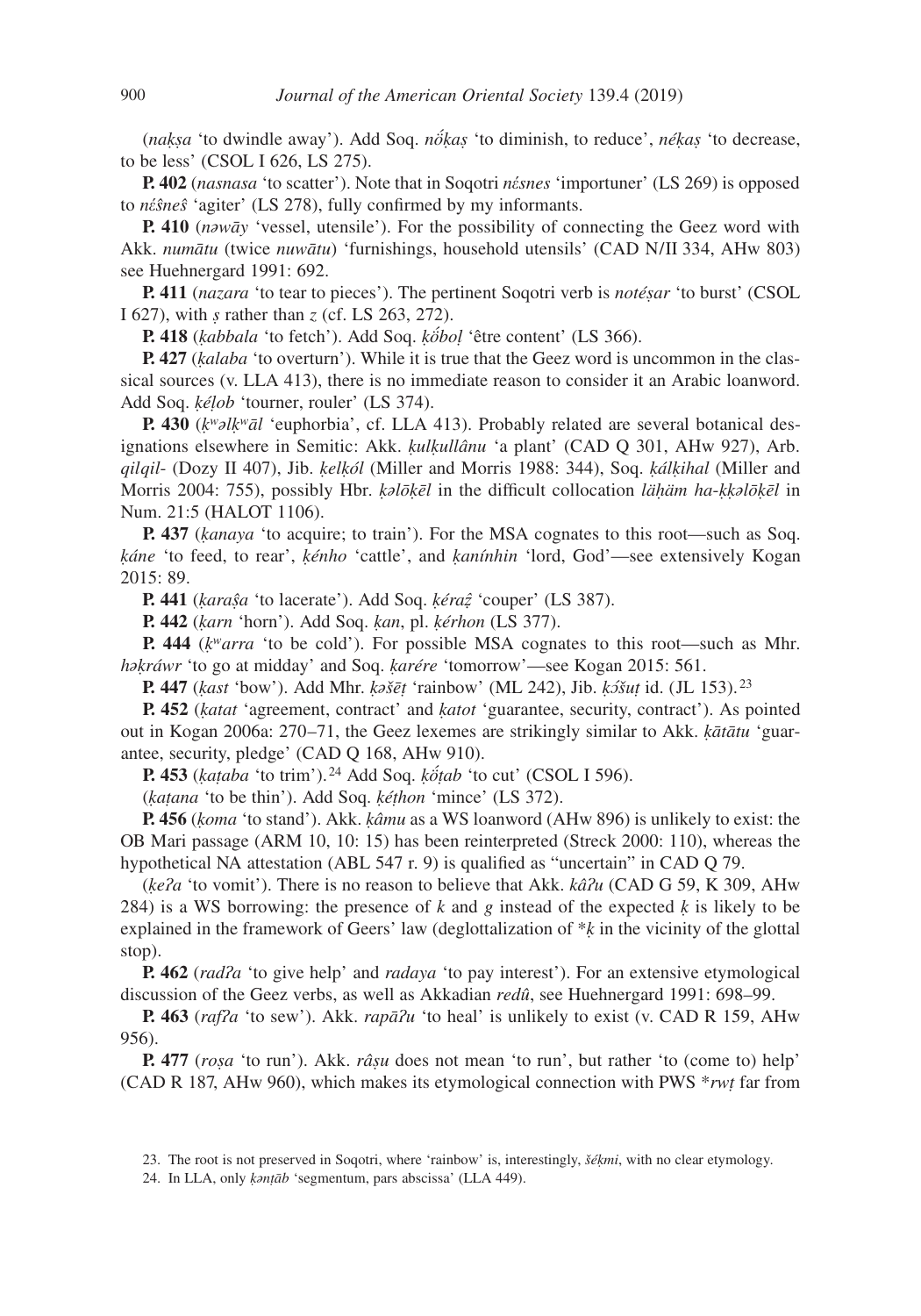evident semantically. The Eblaite spelling *ra-a-zu-um =* Á.DAḪ (VE 552) is also against this equation.

**P. 478** (*rayama* 'to be high'). 25 Add Soq. *ríyom* 'to be long' (LS 339, CSOL I 638).

**P. 480** (*saʔala* 'to ask'). Add Jib. *šεl* 'to demand payment of a debt' (JL 259), Soq. *yhóʔol* 'réclamer à quelqu'un le paiement, emprunter à quelqu'un' (LS 139).

**P. 486** (*sadaya* 'to help'). 26 Akk. *sêdu* 'to help' (CAD S 206, AHw 1034) is borrowed from Arm. *sʕd* (Abraham and Sokoloff 2011: 49–50) and cannot be related to the Geez verb.

**P. 488** (*safn* 'some, several'). To be compared to Arb. *ṯafinat* = *ʔal-fadadu wa-l-ǯamā fatu mina n*-*nāsi* (LA 13 94); see Dolgopolsky 1986: 76, 78.

**P. 489** (*tasaffawa* 'to hope'). Sab. *s*<sub>2</sub>*f*-*t* 'promise, vow' (SD 131) is unlikely to be related to the Ethiopian verb, probably being denominal from the (unattested) reflex of PS \**ŝap*-*at*- 'lip' (SED I No. 265).

**P. 493** (*saḥaba* 'to pull'). The root is missing from Mesopotamian Akkadian, but present at Ebla (VE 73), where it displays an etymologically unexpected sibilant (\**š* rather than \**s*): NÌ.KAR = *sa*-*ʔà*-*bù* (Conti 1990: 73).

**P. 501** (*samʕa* 'to hear'). Add Mhr. *hīma* (ML 157), Soq. *hímaʕ* (LS 144).

**P. 504** (*səm* 'name'). Add Mhr. *ham* (ML 158), Soq. *šεm* (LS 418).

**Pp. 505** and **507** (*tasanāʔawa* 'to be in peace' and *tasānana* 'to quarrel'). Akk. *šanānu*  'to become equal; to quarrel, to defy' (CAD Š/I 366, AHw 1161) is much more likely to be related to the latter than the former; cf. especially the Gt stem with the meaning 'to rival each other, to compete, to fight with someone'.

**P. 524** (*ŝāʔŝəʔa* 'to speak'). 27 Cf. perhaps Akk. *šasû* 'to shout, to exclaim, to call' (CAD Š/II 147, AHw 1195).

(*ŝaʕala* 'to form, to fashion'). Ugr. *m*-*šʕlt*-*m* 'two figures' is missing from DUL and is unlikely to exist. Cf. perhaps Arb. *šγl* 'to occupy, to employ' (Lane 1567). See Kogan 2005: 200.

**P. 525** (*ŝāʕr* 'herb'). Add Mhr. *ŝ̄εr* 'straw' (ML 370), Jib. *ŝaʕər* 'dry grass' (JL 244). (*ŝəbḥ* 'fat'). Add Soq. *ŝabḥ* 'fat' (CSOL I 664).

**P. 526** (*ŝagara* 'to take a step; to cross, to go across'). Cf. perhaps Mhr. *ŝəgərīt* 'mountain pass' (ML 374), Jib. *ŝəgərέt* 'long area of flat ground at the front of the Jebel' (JL 248), Soq. *ŝégre* 'mountain pass' (CSOL I 665).

**P. 527** (*ŝagara* 'to ensnare'). Add Soq. *ŝégor* 'faire un grillage; tendre un piège' (LS 425).

**P. 530** (*ŝalaṭa* 'to have power'). Akk. *šalāṭu* 'to dominate, to rule' (CAD Š/I 238, AHw 1147) is, evidently, an old autochtonous verb, and it is only the legal meaning 'to have or claim authority on something' that may be influenced by Aramaic (with Kaufman 1974: 98, not in Abraham and Sokoloff 2011).

**P. 531** (*ŝanaḳa* 'to prepare provisions for a journey'). For an extensive discussion of Akk. *sanāḳu* 'to lack, to be in need of' (CAD S 145, AHw 1022) and its possible Aramaic origin see Abraham and Sokoloff 2011: 49.

**P. 535** (*ŝərw* 'root'). Neither Arb. *sirr*- 'origin, source'28 nor Hbr. *šōr* 'umbilical cord' (HALOT 1650) is likely to be related to the Geez word for phonological, structural, and, partly, also semantic reasons. Cf. SED I Nos. 254 and 268.

26. Not in LLA.

<sup>25.</sup> Only *ʔaryām* 'loca escelsa, sublimia' in LLA 313.

<sup>27.</sup> In LLA 896, only *ŝāʔŝāʔ* 'eloquium, dicendi ars et gratia', derived by Dillmann from the common verb *ʔawŝəʔa* 'loqui'.

<sup>28.</sup> No such meaning listed in Lane 1338, where the word is mostly rendered with its usual meaning 'secret'.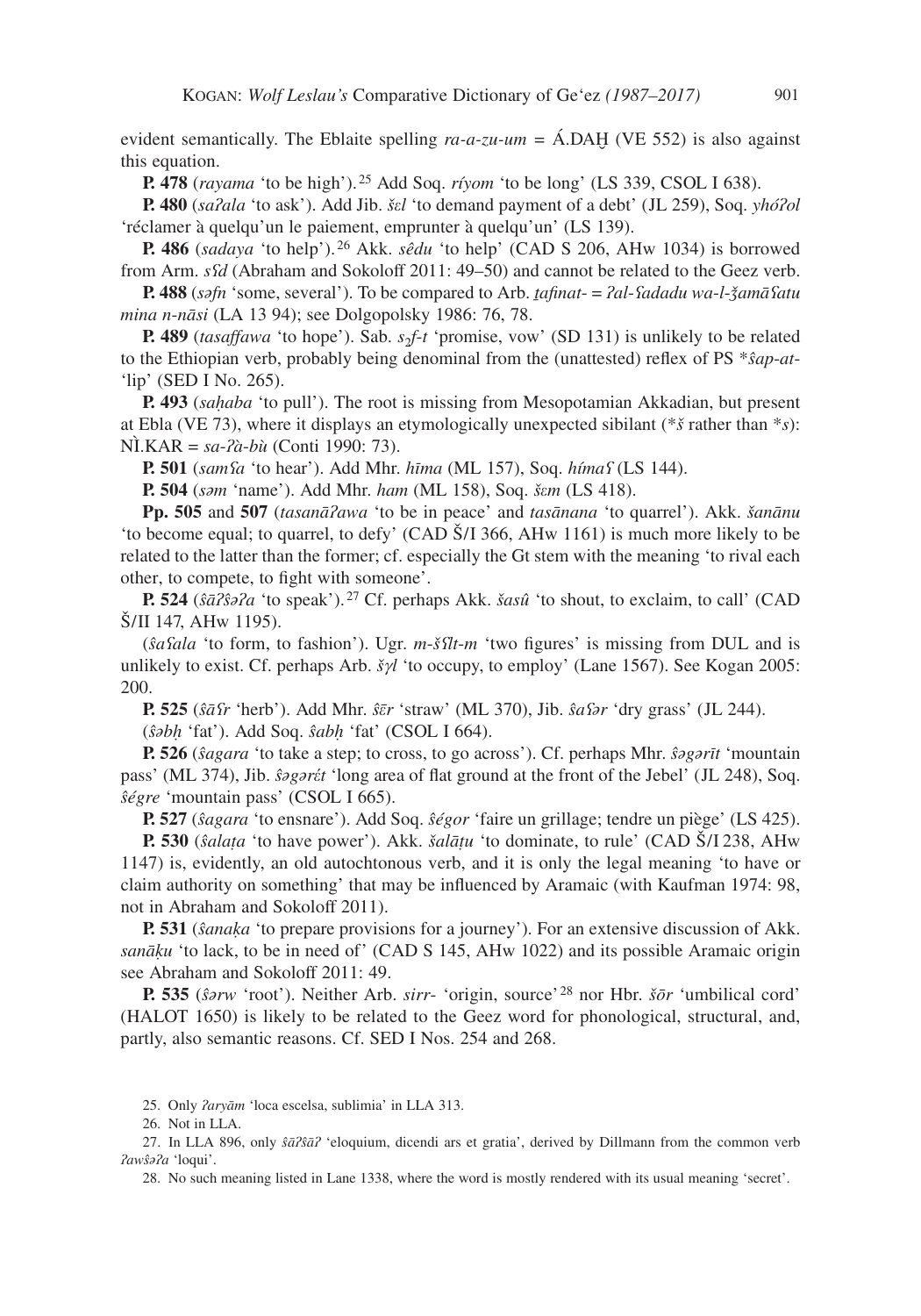**P. 536 (***ŝaraya* 'to heal'). For a possible connection to the verbal element of the PN *yiŝrāʔēl* v. Kogan 2006b.

**P. 539** (*ŝeba* 'to turn gray'). Add Soq. *ŝíbεb* 'old (man)' (LS 428).

**P. 543** (*ṣaʕana* 'to load'). Add Sab. *ṭʕn* 'to move, to decamp' (SD 171), Jib. *ḍaʕán* 'to disperse, to go to a new home' (JL 48), Soq. *ṭáʕan* 'se mettre en route' (LS 206). Conversely, Ugr. *t'in* cannot belong here for both phonetic and semantic reasons ('to smite, to destroy' in DUL 873).

**P. 556** (*ṣalala* 'to filter'). 29 Add Soq. *ṣeḷ* 'to filter, to strain'. <sup>30</sup>

(*ṣalma* 'to be dark'). Add Syr. *ṭlam* 'injuria affecit' (LSyr. 277), Ugr. *γlmt* 'darkness' (DUL 316), 31 Soq. *ṭálʾim* 'manger le soir' (LS 204, with interesting observations on the semantic development). On this root see extensively Bulakh 2003: 5–7.

(*ṣalawa* 'to listen, to incline the ear'). Add Soq. *éṣḷe*, particularly in *éṣḷe ídhεn* 'to listen, to pay attention'. <sup>32</sup>

(*ṣamʔa* 'to be thirsty'). Add Ugr. *mṭmʔu* (DUL 600) 33 and Soq. *ṭími* (LS 205).

(*ṣamaḳa* 'to squeeze out, to wring out'). 34 Add Ugr. *ṣmḳ* 'raisin' (DUL 775).

**P. 565** (*ṣew* 'salt'). For a possible link with Ugr. *ṣṣ*-*m* 'salt-works' (DUL 781) see Kogan 2006a: 271.

**P. 567** (*ṣora* 'to carry'). For a possible denominal derivation from PS \**ṣaw*(*ʔ*)*ar*- 'neck' see SED I No. 258.

**P. 574** (*tallāʕ* 'breast'). With SED I No. 574, add Mhr. *təlōt* 'nipple' (ML 401) and, probably, Ugr. *tlʕ* 'chest, thorax' (DUL 856). <sup>35</sup>

**P. 577** (*tann* 'smoke'). The presence of *tnn* 'smoke' in the Old Aramaic inscription from Bukān (KAI5 397) makes it clear that *t* in the later Aramaic cognates is original and does not go back to \**ṯ*. It makes unlikely the suggested relationship of the Aramaic word to Hbr. *ʕāšān* and, conversely, strengthens the link with Gez. *tann* (Kogan 2015: 397).

**P. 582** (*tawan* 'spring rain'). Ugr. *tʔant* is commonly interpreted as 'whispering, conversation, groaning' (DUL 842) and cannot be compared to the Geez word for semantic reasons.

(*tayfan* 'young bullock'). Add Ugr. *ypt* 'cow, yearling calf' (DUL 960). <sup>36</sup>

**P. 584** (*ṭāʕwā* 'calf, heifer'). To be compared to Arb. *ṭaγyā* '(young of) bovine antelope' (Lane 1856, SED II No. 234, Kogan 2005: 192).

**P. 587** (*ṭābitā* 'kind of gazelle'). Looks very much like a transcription of Aramaic *ṭəbitā* with the same meaning (LSyr. 266, SED II No. 242).

**P. 588** (*ṭaflāḥt* 'coin, piece of money'). Compare perhaps Syr. *ṭlāpḥā* 'lens' and its cognates elsewhere in Aramaic (LSyr. 278), with metathesis and a plausible semantic shift.

**P. 604** (*wadda* 'to join together'). If indeed related to PS \**wdd* 'to love'—which, contra Leslau, is far from evident semantically—add Akk. *namaddu* 'favorite, beloved one' (CAD N/I 206, AHw 725) and *mūdadu* 'beloved one' (CAD M/I 160, AHw 665). <sup>37</sup>

29. In LLA 1257 only *maṣallat* 'panis merus, non fermentatus; azymus'.

30. The author's unpublished fieldnotes.

31. Side by side with *ṭlmt* 'darkness' (DUL 987).

32. The author's unpublished fieldnotes.

33. Side by side with *γmʔ* (DUL 318).

34. Not in LLA.

35. Attested in KTU 1.2 iv 4 in a partly broken context; the translation is assured by the parallelism with *ʔirt* 'chest'.

36. Attested in KTU 1.10 iii 3 in parallelism with *ʔalp* 'bull'.

37. The latter form, attested exclusively as a PN in Old Babylonian sources, is likely a West Semitism.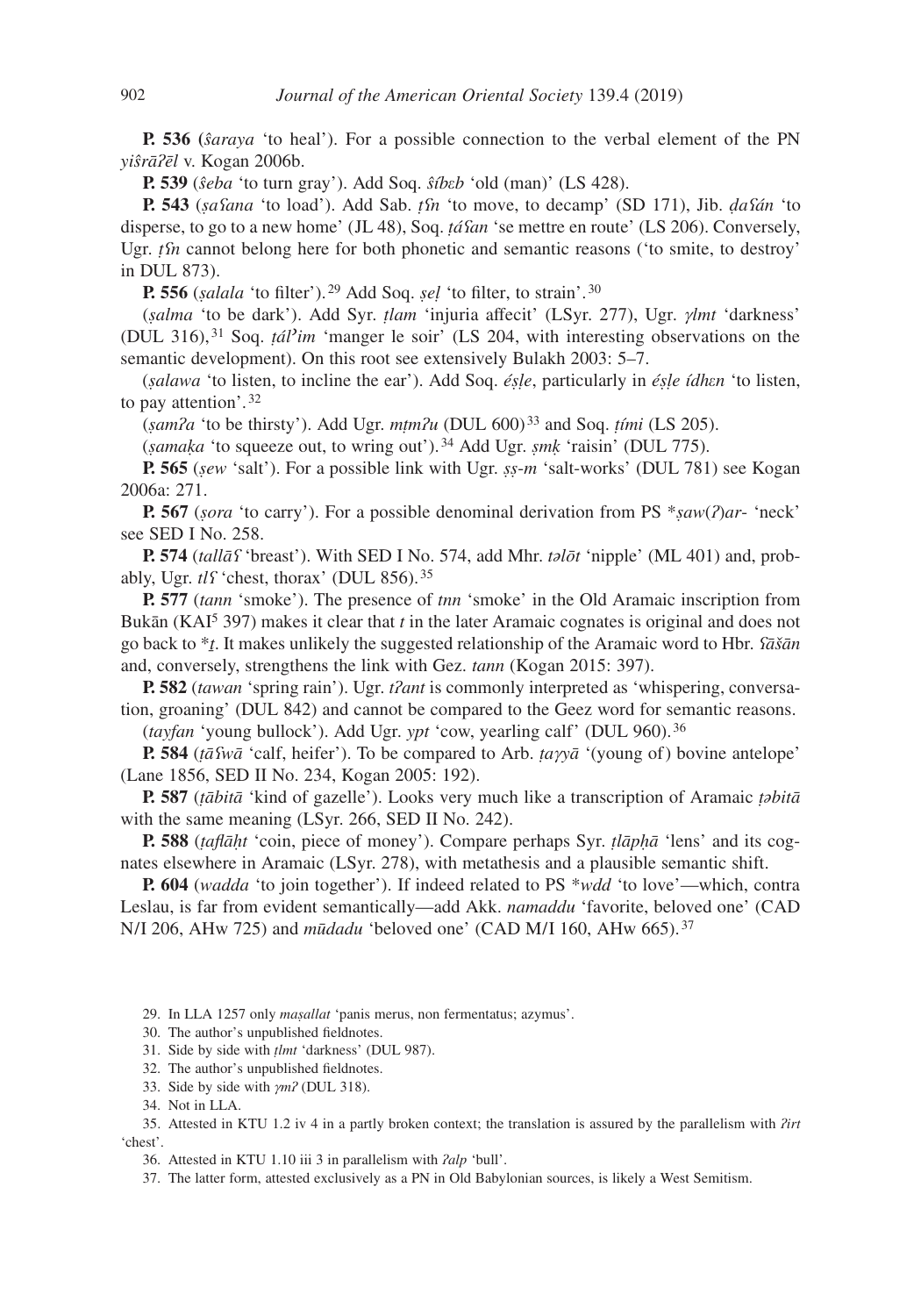**P. 607** (*ʔawaffaya* 'to grant'). Correct Soq. *éfe* 'to pay' (LS 69) to *fe* 38 (< \**wfy*, causative stem).

**P. 608** (*ʔawgaba* 'to surprise, to come upon suddenly'). A promising cognate is Arb. *wʒˇb* 'to fall; to be necessary, obligatory, incumbent' (Lane 2922).

**P. 609** (*wahaba* 'to give'). While Soq. *wéheb* 'généreux' (LS 148) is clearly borrowed from Arb. *wahhāb*-; an autochthonous Soqotri cognate to PWS \**whb* is *hábe* 'give!' (LS 140).

**P. 610** (*wəḫda* 'to be few, little, small'). Probably related is Arb. *wγd* 'to be weak, low; to serve' (Lane 2954); see Kogan 2005: 203.

**P. 614** (*wallaṭa* 'to change, to alter, to reverse'). A promising match is Soq. *ḷeṭ* 'faire une chose pour la seconde fois; tourner, se tourner; s'écarter du chemin' (LS 229). The morphological forms of the Soqotri verb (Imperfect *yeḷáṭ*, Jussive *l'áḷaṭ*) make it clear that we are faced with the causative stem, most likely from the root \**wlṭ*. A further probable cognate is Hbr. *lwṭ* 'to wrap' (HALOT 523).

**P. 618** (*waraya* 'to tell news, to narrate'). 39 Most probably related to Arb. *rwy* 'to relate, to recite' (Lane 1194), with metathesis. Cf. further Hbr. *yry* (hip.) 'to instruct, to teach' (HALOT 436).

**P. 619** (*wassaka* 'to add'). Correct Akk. *esēku* to *esēḳu* (CAD E 331, AHw 249), which further complicates Leslau's comparison between the Geez and Akkadian verbs. Besides, *esēḳu* does not mean 'to allot', but rather 'to make a drawing, to incise a relief'. Its relationship to *isḳu* 'lot' (CAD I 198, AHw 388) is far from transparent.

**P. 620** (*wəsta* 'in'). Neither Akk. *ištu* 'from' nor *ište* 'with' can have anything to do with the Geez preposition; see extensively Kogan and Markina 2006: 563–64.

**P. 621** (*waŝara* 'to saw'). Akk. *asāru* 'to saw' is not listed in the dictionaries and most probably does not exist, whereas *masāru* 'saw' is highly uncertain (cf. CAD M/I 326, AHw 619). As for Ugr. *ššrt*, it is interpreted as 'chain' rather than 'saw' (DUL 835).

**P. 631** (*zabḥa* 'to slaughter'). Akk. *zebû* 'to slaughter' does not exist (contra CAD Z 84; cf. AHw 1519, CAD N/II 257); only *zību* 'food-offering' is attested (CAD Z 105, AHw 1525).

**P. 632** (*zəft* 'pitch'). 40 Akk. *zibtu*, translated as 'pitch' in CAD Z 104, has been correctly reinterpreted as 'ein Stein' in AHw 1524 (so also CDA 447) and can scarcely belong to the present root.

**P. 634** (*zəḥla* 'to rust, to be adulterated'). Cf. Arb. *zaγal*- 'adulterated or counterfeit coin' (Lane 1235), Akk. *zaḫalû* 'a silver alloy' (CAD Z 12, AHw 1503). See Kogan 2002: 273, 2005: 209.

**P. 642** (*zarʔa* 'to sow'). Add Soq. *dέri* 'semence' (LS 135).

38. The author's unpublished fieldnotes.

39. Not in LLA.

40. Sparsely attested (LLA 1068); may be an Arabism.

## **ABBREVIATIONS**

AED – T. L. Kane. *Amharic-English Dictionary*. Wiesbaden, 1990.

AHw – W. von Soden. *Akkadisches Handwörterbuch*. Wiesbaden, 1965–81.

Behnstedt – P. Behnstedt. *Die nordjemenitischen Dialekte* (*Glossar*). Wiesbaden, 1992–2006.

CAD – *The Assyrian Dictionary of the Oriental Institute* of *the University of Chicago.* Chicago, 1956– 2010.

CDA – J. Black, A. George, and N. Postgate. *A Concise Dictionary of Akkadian*. Wiesbaden, 1999.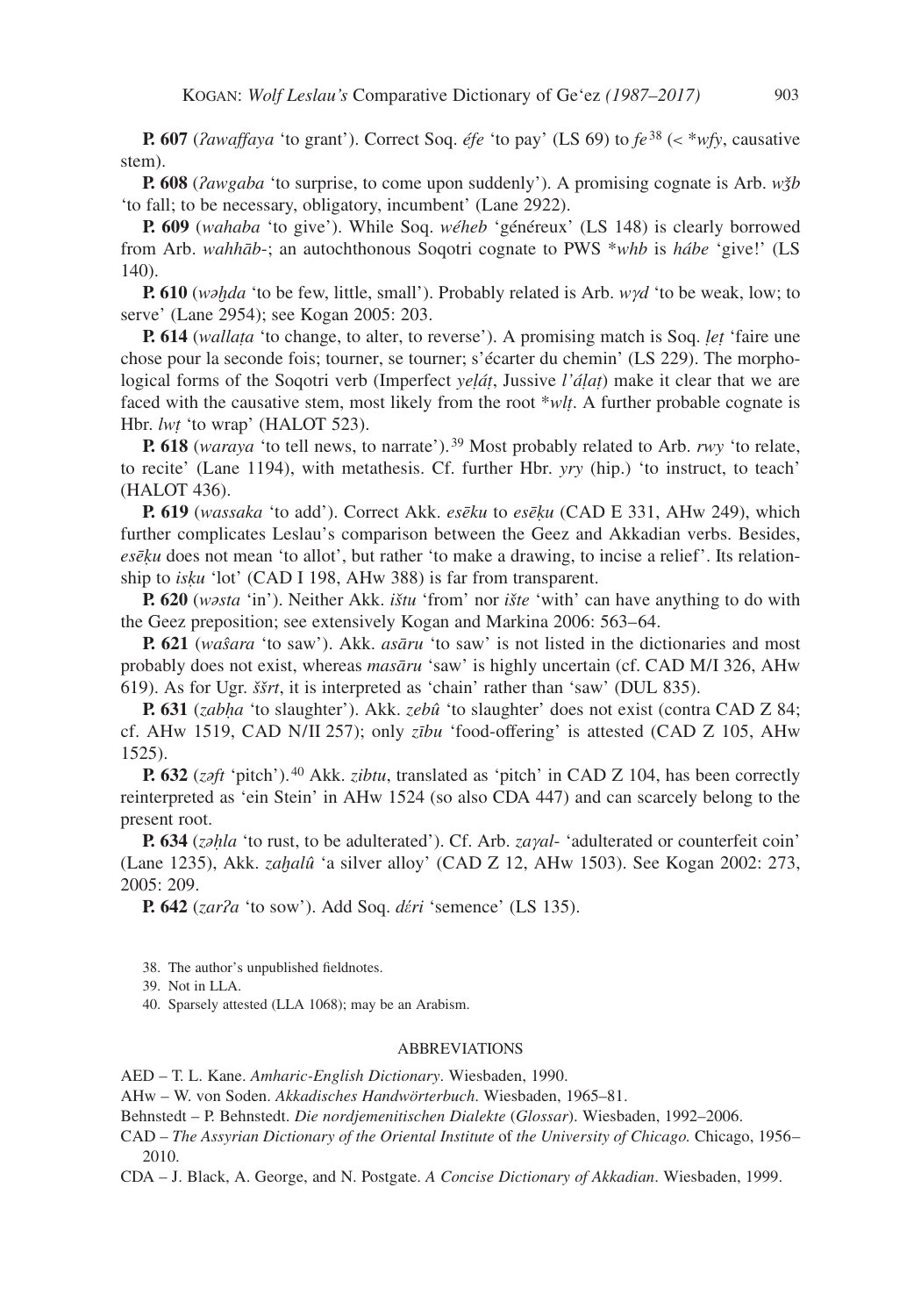- CDG W. Leslau. *Comparative Dictionary of Ge'ez* (*Classical Ethiopic*). Wiesbaden, 1987.
- CSOL I V. Naumkin, L. Kogan, et al. *Corpus of Soqotri Oral Literature*, vol. 1. Leiden, 2014.
- CSOL II V. Naumkin, L. Kogan, et al. *Corpus of Soqotri Oral Literature*, vol. 2. Leiden, 2018.
- Dozy R. Dozy. *Supplement au dictionnaires arabes*. Leiden, 1881.
- DUL G. del Olmo Lete and J. Sanmartín. *A Dictionary of the Ugaritic Language in the Alphabetic Tradition.* Leiden, 2003.
- HALOT L. Koehler, W. Baumgartner, and J. J. Stamm. *The Hebrew and Aramaic Lexicon of the Old Testament.* Leiden, 1994–2000.
- JL T. M. Johnstone. *Jibbāli Lexicon*. Oxford, 1981.
- LA Ibn Manḍūr. *Lisānu l-'arab*. Beirut, 1990.
- Lane E. W. Lane. *Arabic-English Lexicon*. London, 1867.
- LLA A. Dillmann. *Lexicon linguae aethiopicae*. Leipzig, 1865.
- LS W. Leslau. *Lexique Soqoṭri* (*Sudarabique moderne*) *avec comparaisons et explications etymologiques*. Paris, 1938.
- LSyr. C. Brockelmann. *Lexicon Syriacum*. Halle, 1928.
- ML T. M. Johnstone. *Mehri Lexicon*. London, 1987.
- Piamenta M. Piamenta. *Dictionary of Post*-*Classical Yemeni Arabic*. Leiden, 1990.
- SD A. F. L. Beeston, M. A. Ghul, W. W. Müller, and J. Ryckmans. *Sabaic Dictionary*. Louvain-la-Neuve, 1982.
- SED I A. Militarev and L. Kogan. *Semitic Etymological Dictionary*, vol. 1: *Anatomy of Man and Animals*. Münster, 2000.
- SED II A. Militarev and L. Kogan. *Semitic Etymological Dictionary*, vol. 2: *Animal Names*. Münster, 2005.
- SL M. Sokoloff. *A Syriac Lexicon*. Winona Lake, 2009.
- TED T. L. Kane. *Tigrinya*–*English Dictionary*. Springfield, 2000.
- VE Vocabulario di Ebla. Quoted after G. Pettinato. *Testi lessicali bilingui della biblioteca* L. 2769. Naples, 1982.
- WTS E. Littmann, M. Höfner. *Wörterbuch der Tigrē-Sprache.* Wiesbaden, 1962.

## **REFERENCES**

- Abraham, K., and M. Sokoloff. 2011. Aramaic Loanwords in Akkadian—A Reassessment of the Proposals. *AfO* 52: 22–76.
- Ambros, A. 2004. *A Concise Dictionary of Koranic Arabic*. Wiesbaden.
- Boson, G. 1916–18. I metali e le pietre nelle iscrizioni sumero-assirio-babilonesi. *RSO* 7: 379–420.
- Buck, C. D. 1949. *A Dictionary of Selected Synonyms in the Principal Indo*-*European Languages*. Chicago.

Bulakh, M. 2003. Etymological Notes on the Akkadian Colour Terms. In *Studia Semitica* (*Fs A*. *Militarev*), ed. L. Kogan. Pp. 3–17. Moscow.

 . 2013. The Diachronic Background of the Verbs *wīda* and *ġerōb* 'to know' in Mehri. In *Archaism and Innovation in the Semitic Languages*, ed. J. P. Monferrer-Sala and W. G. E. Watson. Pp. 1–32. Córdoba.

 . 2016. Was There a Color Term \**ḥmr* 'to be red' in Proto-Semitic? *Babel und Bibel* 9: 3–17.

, and L. Kogan 2013. Эфиосемитские языки*. Языки мира. Cемитские языки. Эфиосемитские языки.* Pp. 13–141. Moscow.

 . 2016. *The Arabic*-*Ethiopic Glossary by al*-*Malik al*-*Afḍal*: *An Annotated Edition*. Leiden. Conti, G. 1990. *Il sillabario della quarta fonte della lista lessicale bilingue eblaita*. Florence.

- Dolgopolsky, A. 1986. Semitic *nomina segolata* in Ethiopic. In *Ethiopian Studies*, ed. G. Goldenberg. Pp. 71–89. Rotterdam.
- Huehnergard, J. 1991. Further South Semitic Cognates to the Akkadian Lexicon. In *Semitic Studies in Honor of Wolf Leslau*, ed. A. S. Kaye. Pp. 690–713. Wiesbaden.